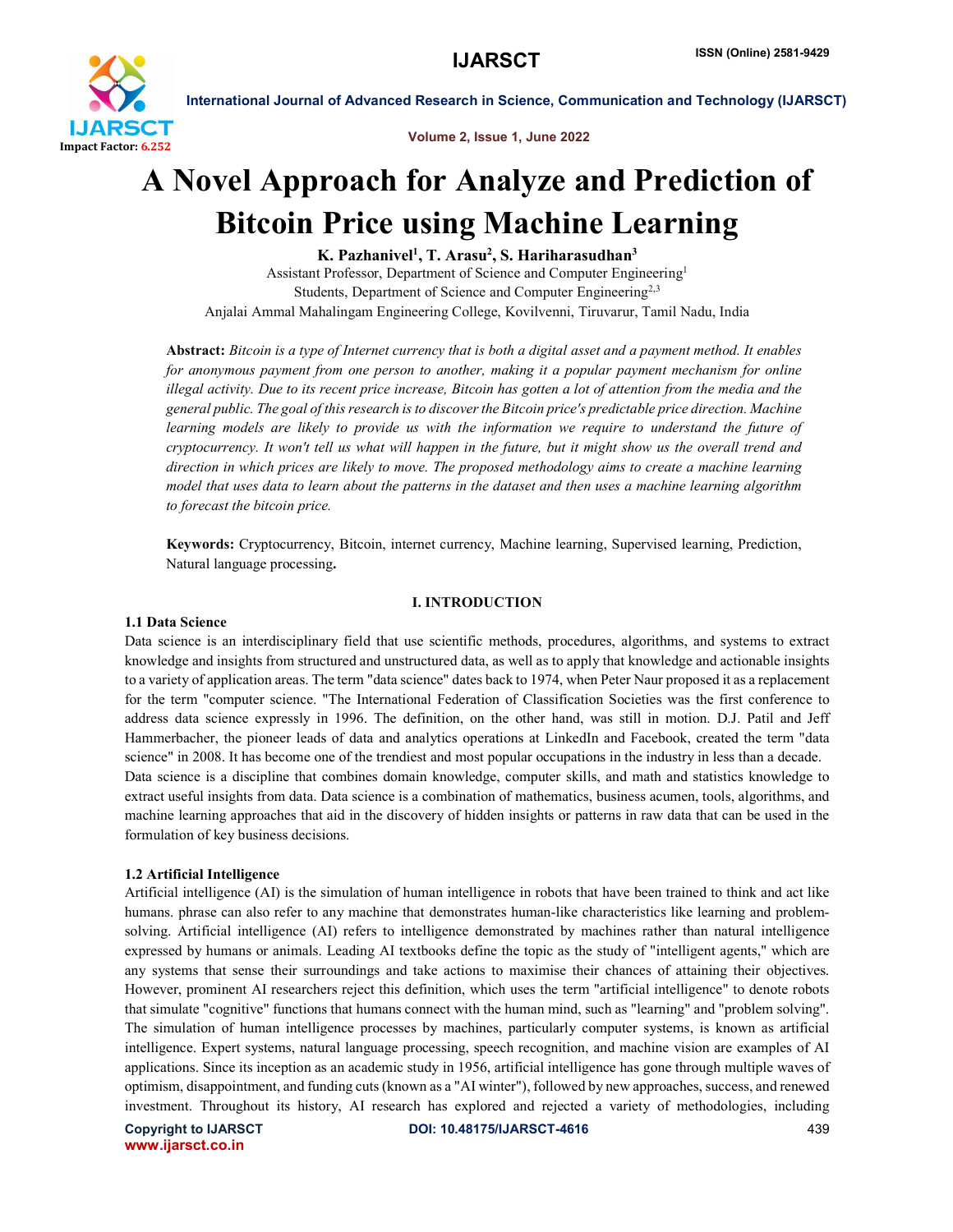

#### Volume 2, Issue 1, June 2022

mimicking the brain, modelling human problem solving, formal logic, massive knowledge libraries, and imitating animal behaviour. Highly mathematical statistical machine learning dominated the subject in the first decades of the twenty-first century, and this technique has proven highly successful, helping to tackle many tough problems in industry and academics. The many sub-fields of AI research are based on specific aims and the application of certain techniques. Reasoning, knowledge representation, planning, learning, natural language processing, sensing, and the ability to move and manipulate objects are all conventional AI research goals. One of the field's long-term goals is general intelligence (the capacity to solve any problem). AI researchers use search and mathematical optimization, formal logic, artificial neural networks, and methods based on statistics, probability, and economics to solve these difficulties. Computer science, psychology, linguistics, philosophy, and a variety of other disciplines are all used in AI.

Human intelligence "can be so clearly described that a machine can be constructed to imitate it," according to the field's founders. This sparks philosophical debates about the mind and the ethics of building artificial intelligence that is humanlike. Since antiquity, myth, fiction, and philosophy have all attempted to address these challenges. AI, with its vast potential and power, has also been suggested as an existential threat to humans in science fiction and futurology. Vendors have been scrambling to showcase how their products and services integrate AI as the hoopla around AI has grown. What they call AI is frequently just one component of AI, such as machine learning. For designing and training machine learning algorithms, AI requires a foundation of specialised hardware and software. Although no single computer language is synonymous with AI, a handful stand out, including Python, R, and Java. Learning, reasoning, and self-correction are the three cognitive functions that AI programming focuses on.

## Processes of Learning

This element of AI programming is concerned with gathering data and formulating rules for turning it into useful information.

Algorithms are rules that give computing equipment with step-by-step instructions for completing a certain task.

#### Processes of Reasoning

This element of AI programming is concerned with selecting the best algorithm to achieve a given result.

#### Processes of Self-Correction

This element of AI programming aims to fine-tune algorithms on a regular basis to guarantee that they produce the most accurate results feasible.

AI is significant because it may provide businesses with previously unavailable insights into their operations and because, in some situations, AI can execute tasks better than humans. AI systems generally accomplish operations quickly and with minimal errors, especially when it comes to repetitive, detail-oriented activities like evaluating vast quantities of legal papers to verify key fields are filled in correctly. Artificial neural networks and deep learning artificial intelligence are rapidly evolving, owing to AI's ability to analyse enormous volumes of data considerably faster and generate more accurate predictions than humans.

#### Data Scientist

Data scientists look into which questions need to be answered and where the relevant data may be found. They have analytical and business acumen, as well as the ability to extract, clean, and display data. Data scientists help businesses find, analyse, and evaluate massive amounts of unstructured data.

- Programming: Python, SQL, Scala, Java, R, and MATLAB are all required skills for a Data Scientist.
- Natural Language Processing, Classification, and Clustering are examples of machine learning applications.
- Tableau, SAS, D3.js, Python, Java, and R libraries for data visualisation.
- Platforms for big data: MongoDB, Oracle, Microsoft Azure, Cloudera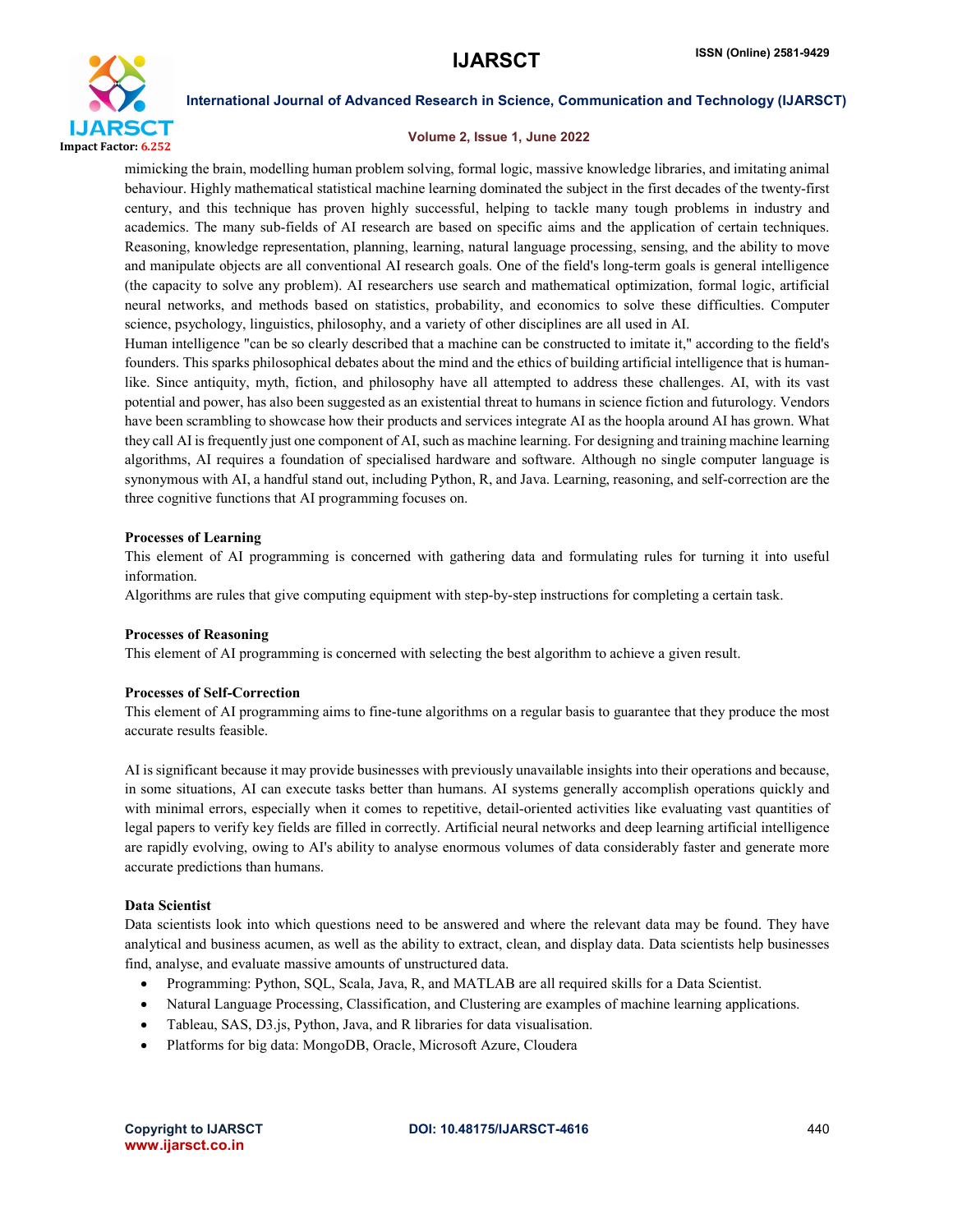

#### Volume 2, Issue 1, June 2022

#### 1.3 Natural Language Processing

Machines can read and interpret human language thanks to natural language processing (NLP). Natural-language user interfaces and the acquisition of knowledge directly from human-written sources, such as newswire texts, might be possible with a sufficiently capable natural language processing system. Information retrieval, text mining, question answering, and machine translation are some simple uses of natural language processing. To generate syntactic representations of text, many contemporary techniques use word co-occurrence frequencies. "Keyword spotting" search algorithms are popular and scalable, but they're also stupid; a search query for "dog" might only return pages that contain the literal word "dog" and ignore papers that contain the term "poodle. "Lexical affinity techniques measure the emotion of a document by looking for words like "accident". Modern statistical NLP techniques can integrate all of these strategies, as well as others, and attain acceptable accuracy at the page or paragraph level in many cases. Beyond semantic NLP, "narrative" NLP's ultimate goal is to encapsulate a complete grasp of common-sense thinking. By 2019, deep learning systems based on transformers may be able to generate coherent text.

#### 1.4 Machine Learning

Machine learning is the process of predicting the future based on historical data. Machine learning (ML) is an artificial intelligence (AI) technique that allows computers to learn without having to be explicitly programmed. Machine learning is concerned with the creation of computer programmes that can adapt to new data, as well as the fundamentals of machine learning, such as the construction of a simple machine learning algorithm in Python. Specialized algorithms are used in the training and prediction process. It feeds the training data to an algorithm, which then applies the training data to new test data to make predictions. Machine learning can be divided into three distinct areas. There are three types of learning: supervised, unsupervised, and reinforced. A supervised learning algorithm is given both the input data and the accompanying label to learn data, which must first be labelled by a person. There are no labels in unsupervised learning. It was made available to the learning algorithm. This method must determine how the input data is clustered. Finally, reinforcement learning interacts with its environment in a dynamic manner and receives positive or negative feedback in order to enhance its performance. To uncover patterns in Python that lead to meaningful insights, data scientists utilise a variety of machine learning methods. These algorithms can be divided into two classes based on how they "learn" about data in order to generate predictions: supervised and unsupervised learning. The technique of predicting the class of given data points is known as classification. Targets, labels, and categories are all terms used to describe classes. The task of estimating a mapping function from input variables (X) to discrete output variables is known as classification predictive modelling (y). Classification is a supervised learning strategy in machine learning and statistics in which a computer programme learns from the data input supplied to it and then applies that learning to classify fresh observations.



Fig.1 Process of Machine Learning

#### Supervised Machine Learning

Supervised Machine Learning is used in the vast majority of actual machine learning applications. When you have input variables  $(X)$  and output variables  $(y)$ , you can use an algorithm to learn the mapping function from the input to the output, which is  $y = f(x)$ . The goal is to estimate the mapping function to the point that you can forecast the output variables (y) for new input data (X). Logistic regression, multi-class classification, Decision Trees, and support vector machines are examples of supervised machine learning techniques. The data used to train the algorithm must already be labelled with correct answers in order for supervised learning to work. Classification problems are a subset of supervised learning problems. The purpose of this task is to create a simple model that can predict the value of the reliant attribute using only the attribute variables. The only difference between the two tasks is that the dependent characteristic in categorical classification is numerical. A classification model tries to deduce something from seen data. A classification model will attempt to predict the value of one or more outputs given one or more inputs. When the output variable is a category, such as "red" or "blue," the problem is called a classification problem.

www.ijarsct.co.in

# Copyright to IJARSCT **DOI: 10.48175/IJARSCT-4616** 441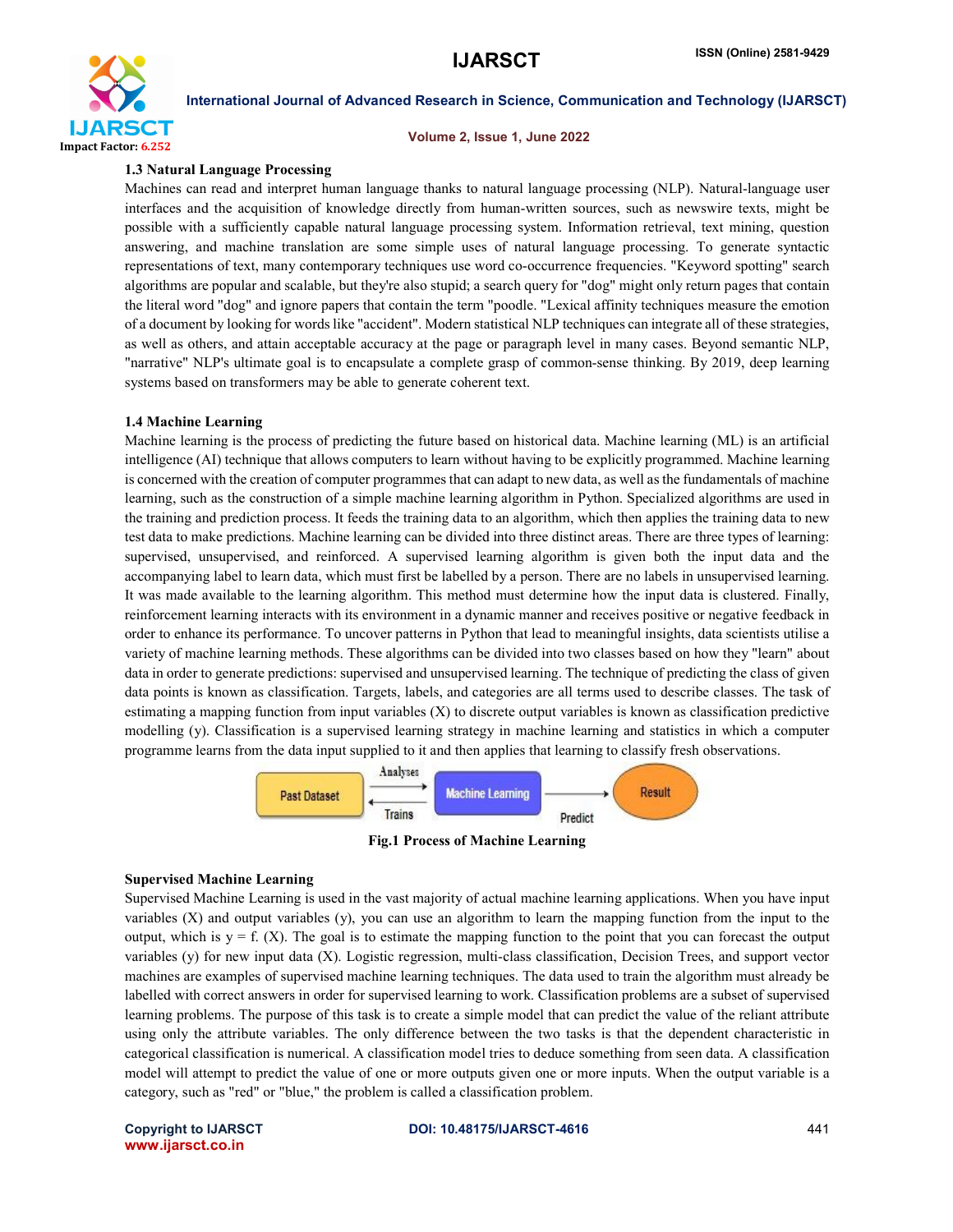

#### Volume 2, Issue 1, June 2022

# 1.5 Preparing the Dataset

This dataset was created in order to build models for the bitcoin price prediction. It contains

- The price of bit coin [USD]
- The total number of bit coin confirmed transactions per day
- Average transaction fees in USD per bit coin transaction [USD]
- Google bit coin trends search
- Gold ounce price [USD]
- Oil WTI price [USD]
- M2 money supply in the USA
- SP500 close index
- The time period is between 12.2014 04.2020

## II. LITERATURE REVIEW

A literature review is a piece of writing that seeks to describe the most important aspects of current knowledge and/or methodological approaches to a specific issue. It is a secondary source that discusses published material in a specific subject area, as well as information in a specific subject area during a certain time period. Its ultimate objective is to keep the reader up to speed on current literature on a topic, and it serves as the foundation for other goals, such as future research that may be required in the field. It comes before a research proposal and may just be a list of sources. It usually follows a pattern and incorporates both summary and synthesis. A summary is a re-organization and reshuffling of information, but a synthesis is a re-organization and reshuffling of information. It could offer a fresh perspective on old material, or blend new and old perspectives, or it could chart the field's intellectual evolution, including significant controversies. The literature review may evaluate the sources and advise the reader on the most topical or relevant ones, depending on the situation. Investors, researchers, authorities, and the media have all been paying close attention to Bitcoin. Bit coin's price varies dramatically, which is a well-known and peculiar attribute that has gotten less attention. We explore the Bitcoin price fluctuation prediction problem in this work, which may be defined as determining whether Bitcoin price stays the same or reverses after a major volatility. We use an Attentive LSTM network and an Embedding Network to test these features (ALEN). An attentive LSTM network, in particular, can capture the Bitcoin price's temporal dependence representation, while an embedding network can catch the hidden representations from related crypto currencies. The results show that ALEN outperforms all other baselines in terms of state-of-the-art performance. We also look into the effect of parameters on the Bitcoin price fluctuation prediction problem, which investors might employ in a real-world trading scenario [1]. In this work, basic features, classic technical trading indicators, and features created by a Demising auto encoder are offered as options for price fluctuation prediction. We proposed that we could accurately predict the Bitcoin price by taking into account a variety of factors that influence its value. I discovered the benefits and drawbacks of bit coin price prediction by gathering information from various reference papers and applying it in real time. Each publication has its own set of methodology for predicting bit coin prices. Many articles have correct prices, while others do not; nonetheless, the time complexity of those forecasts is higher; therefore, to lower the time complexity in this study, we apply the LASSO (least absolute shrinkage selection operator) approach, which is linked to artificial intelligence. SVM (support vector machine), coinmarkupcap, Quandl, GLM, CNN (Convolutional Neural Networks), and RNN (Recurrent neural networks) were applied in the other publications. which do not have great time management, but in LASSO finding results from a larger database is quick and fast...so for this purpose we draw a comparison between other algorithms and the LASSO algorithm...so for this purpose we draw a comparison between other algorithms and the LASSO algorithm...so for this purpose we draw a comparison between other algorithms and the LASSO algorithm...so for this purpose we draw a comparison between other algorithms and the LASSO algorithm...so for this purpose we draw. We aim to understand and find daily trends in the Bitcoin market while gaining insight into optimal features surrounding Bitcoin price in the paper, which is the first moment of the research.

# III. PROPOSED SYSTEM

Because of its recent price increase, Bitcoin has gotten a lot of attention from the media and the general public. The goal of this research is to discover the Bitcoin price's predictable price direction. The entire dataset will be analysed using the

www.ijarsct.co.in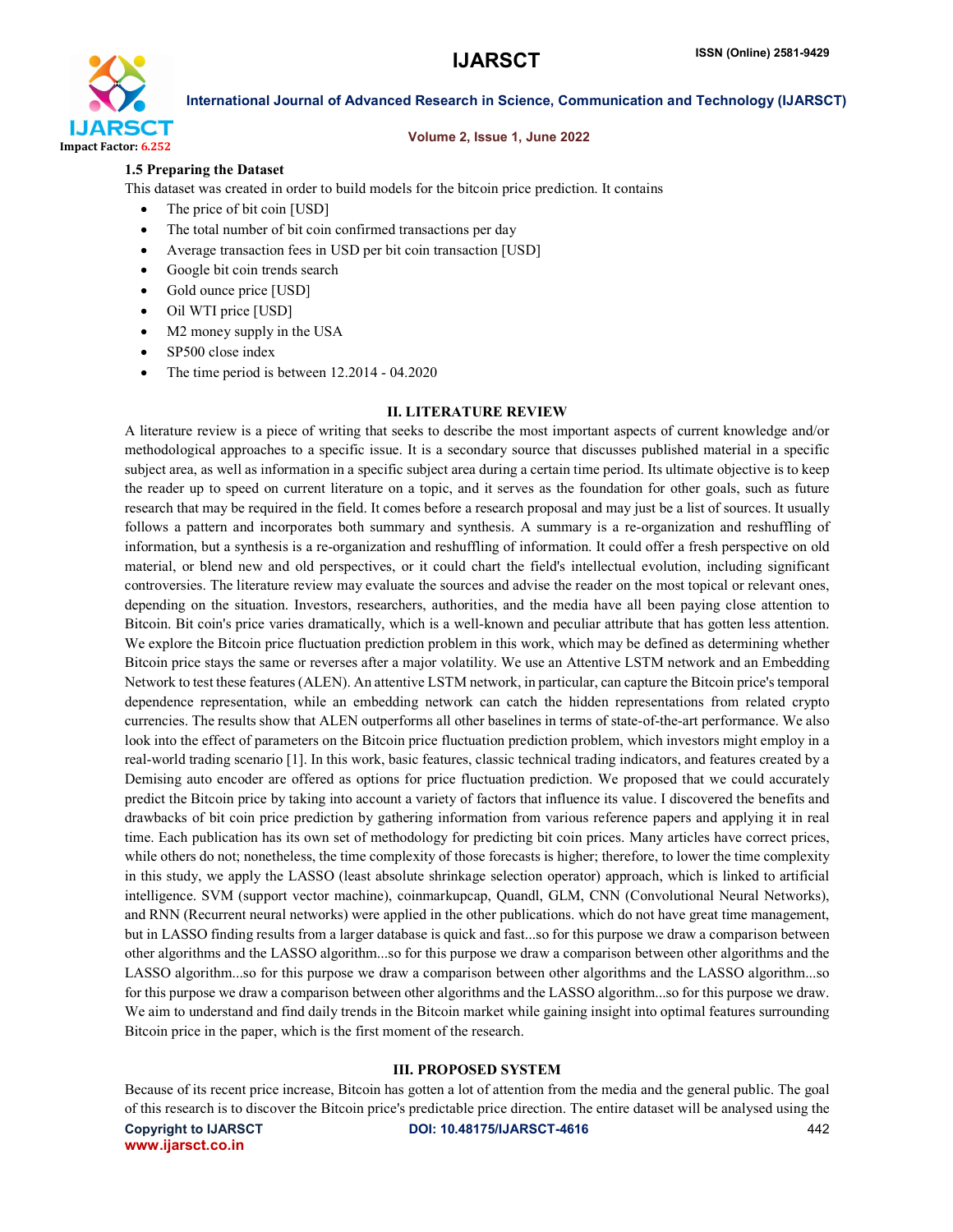

# Volume 2, Issue 1, June 2022

supervised machine learning technique (SMLT) to capture several pieces of information such as variable identification, uni-variates analysis, bi-variates and multi-variates analysis, missing value treatments, and data validation, data cleaning/preparing, and data visualisation. Our research offers a detailed guide to model parameter sensitivity analysis in terms of prediction performance. Propose a machine learning-based approach, as well as compare and contrast the performance of several machine learning algorithms for the provided dataset.



Figure 2: System Architecture of Proposed model

# Use Case Diagram of the Proposed System:

Use case diagrams are used to analyse a system's high-level requirements. As a result, when a system's requirements are analysed, the functionality are captured in use cases. As a result, use cases are nothing more than the system's features laid out in a logical order.



Figure 3: Use case diagram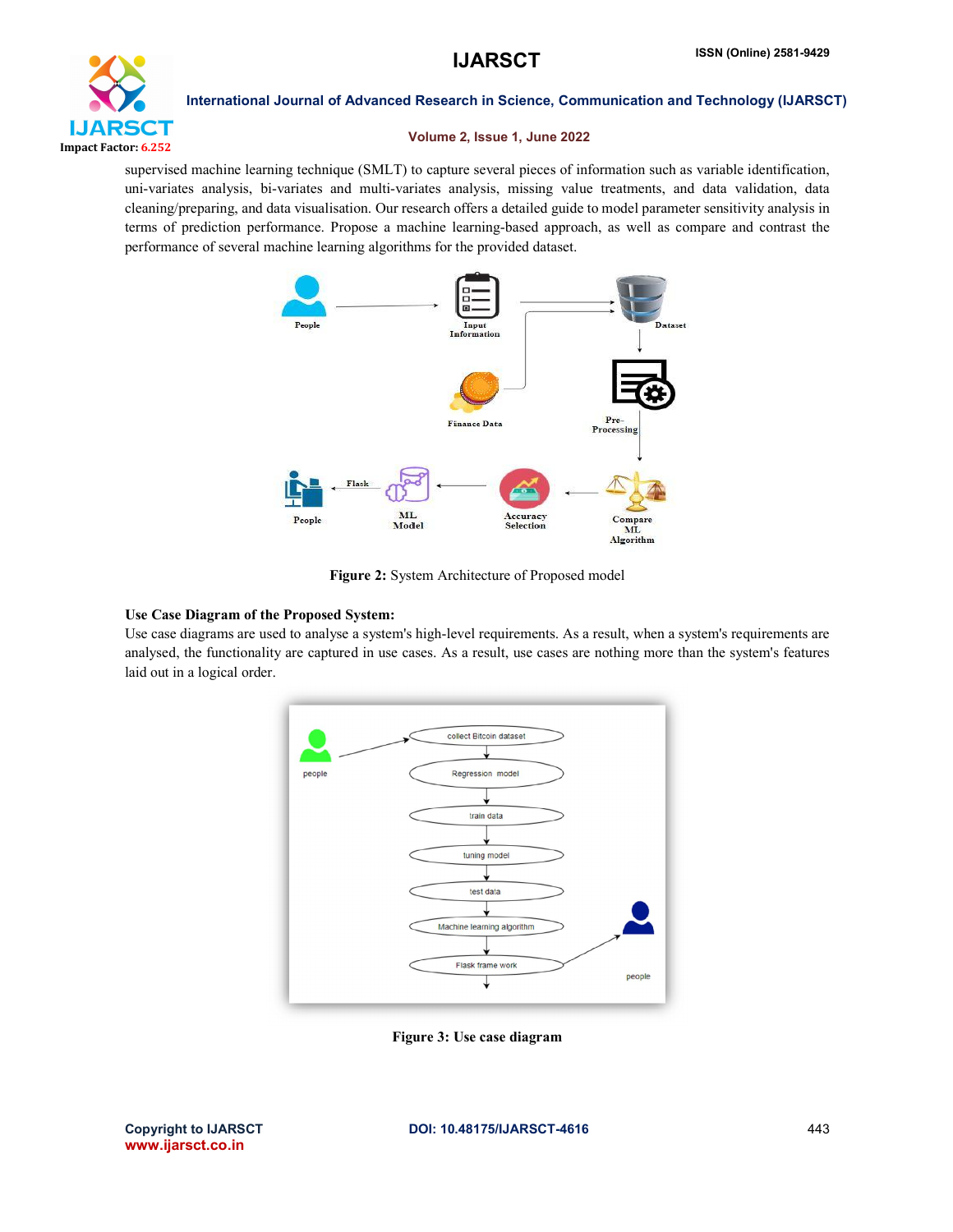

#### Volume 2, Issue 1, June 2022



Figure 4: Dataflow diagram for proposed method

# IV. MODULE DESCRIPTION

#### 4.1 Data Pre-Processing

Machine learning validation approaches are used to calculate the error rate of the Machine Learning (ML) model, which is as close to the genuine error rate of the dataset as possible. Validation approaches may not be required if the data volume is large enough to be representative of the population. However, in real-world circumstances, it is necessary to work with data samples that are not always representative of the population of a dataset. Duplicate the value and the data type description to identify the missing value, whether it is a float variable or an integer variable. While tuning model hyper parameters, a sample of data is employed to offer an unbiased evaluation of a model fit on the training dataset. As competence on the validation dataset is incorporated into the model setup, the evaluation becomes increasingly biased. The validation set is used to test a model, although it is only used on a regular basis. This data is used by machine learning specialists to fine-tune the model hyper parameters. Data collection, analysis, and the process of addressing data content, quality, and organisation can be time-consuming. Understanding your data and its properties is helpful during the data identification phase; this knowledge will assist you choose which algorithm to employ to build your model. A variety of data cleaning jobs utilising Python's Pandas module, with a focus on the most common data cleaning work, missing values, and the ability to clean data more quickly. It prefers to spend less time cleaning data and more time analysing and modelling it. Some of these sources are simply unintentional errors. Other times, there may be a more serious reason for the lack of data. From a statistical standpoint, it's critical to comprehend the various sorts of missing data. The type of missing data will determine how missing values are filled in, how missing values are detected, and how simple imputation and detailed statistical approaches are used to deal with missing data.

It's crucial to understand the sources of missing data before putting it into code. Here are some common explanations for missing data:

- A field was left blank by the user.
- Data was lost during a manual transfer from a legacy database.
- A programming error occurred.
- Users declined to fill out a field related to how the results would be utilised or interpreted based on their opinions. Variable identification with Uni-variates, Bi-variates and Multi-variates analysis:
	- Import libraries for access and functionality, and read the given dataset.
	- General Properties of Analysing the Given Dataset.
	- Display the Given Dataset as a Data Frame.

www.ijarsct.co.in

Copyright to IJARSCT **DOI: 10.48175/IJARSCT-4616** 444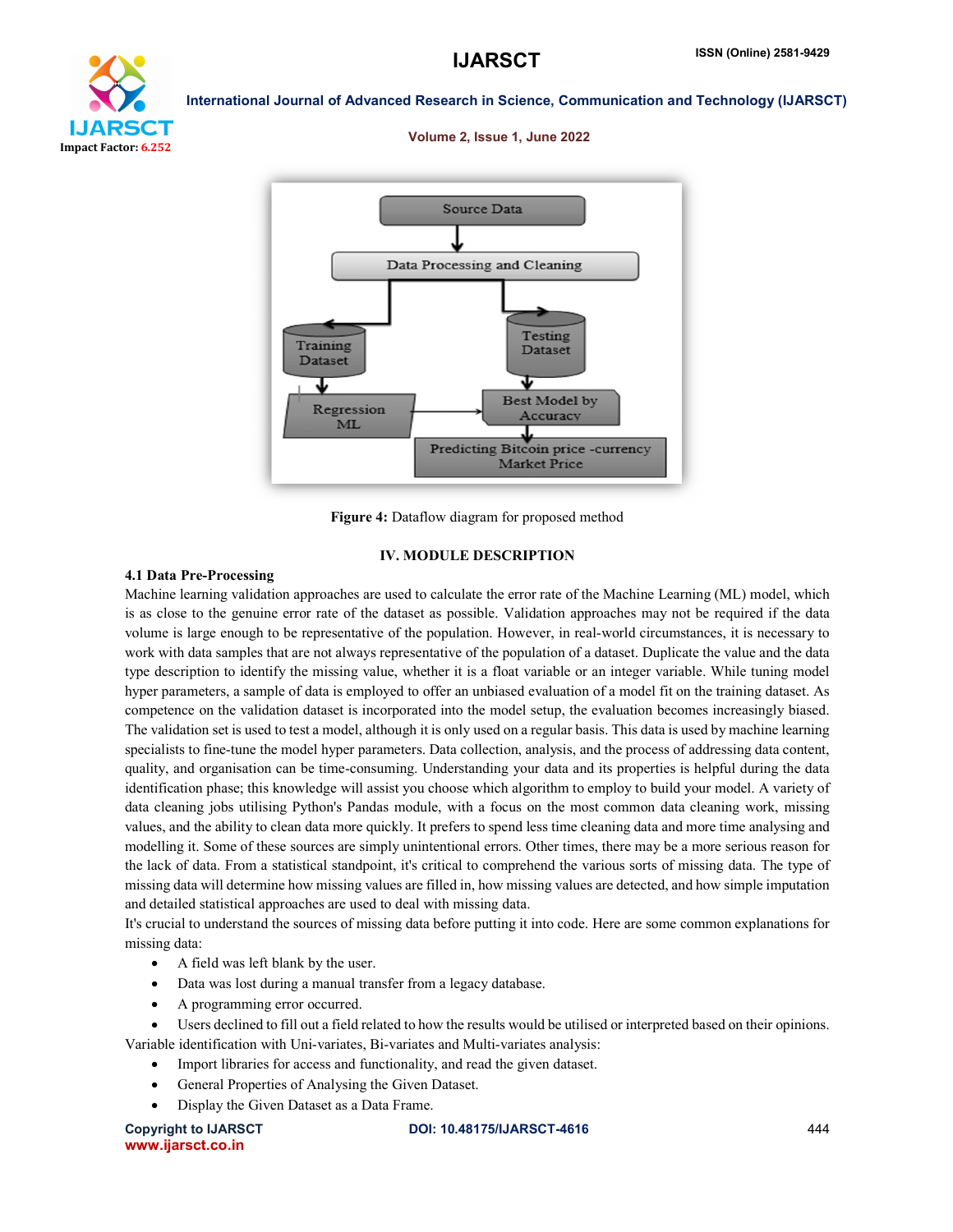

### Volume 2, Issue 1, June 2022

- Display Columns
- The data frame's shape
- To describe the data frame
- Verifying the dataset's data type and metadata
- Checking for data duplication
- Validating Data Frame Missing Values
- Checking the data frame's unique values.
- Checking the data frame's count values.
- Rename and delete the data frame you've been given.
- To indicate the value type.
- To add additional columns.

## Data Validation/ Cleaning/Preparing Process

Importing library packages and loading the specified dataset. Identifying variables based on data shape, data type, and evaluating missing values and duplicate values. A validation dataset is a sample of data saved from training your model that is used to measure model skill while tweaking models and techniques for making the greatest use of validation and test datasets while evaluating your models. To analyse the uni-variates, bi-variates, and multi-variates processes, data cleaning / preparation includes renaming the given dataset and dropping columns, among other things. The methods and techniques for cleaning data will differ depending on the dataset.

|                | Date                  | <b>BTC</b> price<br>[USD] | n-<br>transactions | fee<br>[USD] | btc search<br>trends | Gold<br>price[USD] | SP500 close<br>index | <b>Oil WTI</b><br>price[USD] | <b>M2(Not seasonally</b><br>adjusted)[1e+09 USD] |
|----------------|-----------------------|---------------------------|--------------------|--------------|----------------------|--------------------|----------------------|------------------------------|--------------------------------------------------|
| $\mathbf{0}$   | $2014 -$<br>$01-02$   | 749.27                    | 54770.0            | 0.18         | 8                    | 1225.0             | 1831.98              | 95.14                        | 11089.3                                          |
|                | 2014-<br>$01 - 03$    | 781.23                    | 60980.0            | <b>NaN</b>   | 8                    | 1238.4             | 1831.37              | 93.66                        | 11089.3                                          |
| $\overline{2}$ | 2014-<br>$01 - 04$    | 807.39                    | 52052.0            | <b>NaN</b>   | 8                    | <b>NaN</b>         | <b>NaN</b>           | <b>NaN</b>                   | 11089.3                                          |
| 3              | $2014 -$<br>$01 - 05$ | 828.74                    | 58662.0            | 0.38         | 8                    | <b>NaN</b>         | <b>NaN</b>           | <b>NaN</b>                   | 11089.3                                          |
| 4              | 2014-<br>$01 - 06$    | 904.98                    | 67358.0            | NaN          | 8                    | 1237.8             | 1826.77              | 93.12                        | 11089.3                                          |

## Fig.4 dataset

|       | <b>BTC</b> price USD | n transactions | fee USD     |             |             | btc_search_trends Gold_price_USD SP500_close_index Oil_WTI_price_USI |             |
|-------|----------------------|----------------|-------------|-------------|-------------|----------------------------------------------------------------------|-------------|
| count | 1002 000000          | 1002 000000    | 1002 000000 | 1002 000000 | 1002 000000 | 1002 000000                                                          | 1002 00000  |
| mean  | 5352 851926          | 254421 630739  | 2 230409    | 15.163673   | 1369 540319 | 2584.999880                                                          | 57.67094    |
| std   | 3892 224190          | 88589 954049   | 5568724     | 15.852566   | 114.562397  | 383 177031                                                           | 15.85266    |
| min   | 172,000000           | 54142 000000   | 0.030000    | 2.000000    | 1097.700000 | 1755.200000                                                          | $-36.98000$ |
| 25%   | 884 052500           | 207520 500000  | 0.230000    | 6 000000    | 1293 550000 | 2265 067500                                                          | 49 54500    |
| 50%   | 5895 335000          | 267637,500000  | 0.700000    | 13.000000   | 1345.650000 | 2672 275000                                                          | 56,28500    |
| 75%   | 8171610000           | 322157 500000  | 1767500     | 17 750000   | 1420 275000 | 2864 117500                                                          | 63 95000    |
| max   | 18911 790000         | 490644 000000  | 54 790000   | 100 000000  | 1768 900000 | 3386 150000                                                          | 107 95000   |

Fig.5 Dataset

#### Module Diagram



www.ijarsct.co.in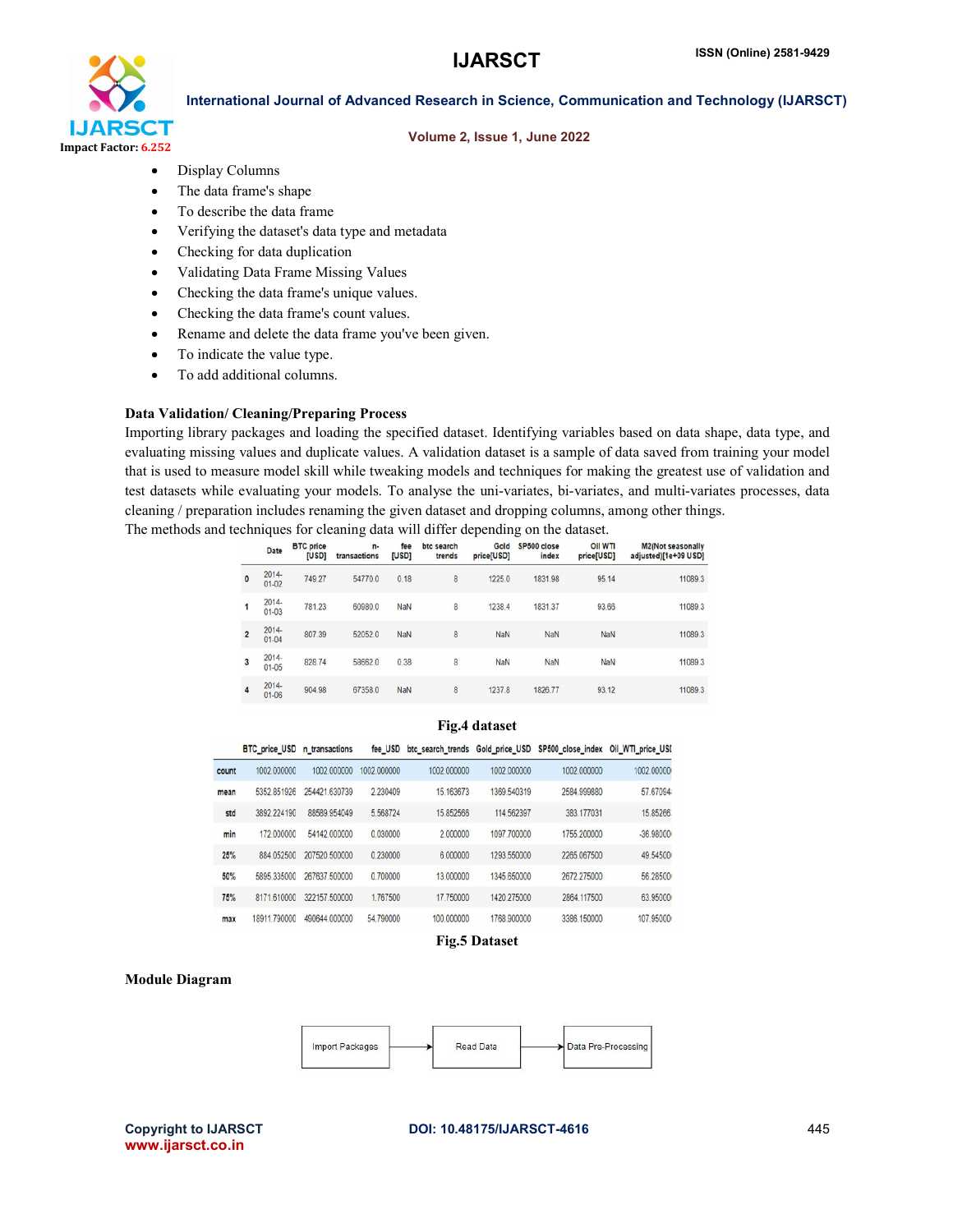

#### Volume 2, Issue 1, June 2022

#### 4.2 Exploration Data Analysis of Visualization

In applied statistics and machine learning, data visualisation is a crucial skill. Statistics is concerned with quantitative data descriptions and estimations. Data visualisation is a valuable set of tools for acquiring a qualitative understanding of data. This might be useful for spotting patterns, faulty data, outliers, and other things when exploring and getting to know a dataset. Data visualisations can be used to express and demonstrate crucial relationships in plots and charts that are more visceral and meaningful to stakeholders than measurements of association or significance with a little subject knowledge.

Data visualisation and exploratory data analysis are fields in and of themselves, and it will be recommended that you read some of the books indicated at the end for further information.



### Fig.6 N\_Transactions

Data may not make sense until it is presented in a visual format, such as charts and graphs. The ability to visualise data samples and other objects quickly is a crucial talent in both applied statistics and applied machine learning. It will show you how to use the many sorts of plots available when visualising data in Python to better understand your own data.

- How to use line plots to visualise time series data and bar charts to visualise categorical data.
- How to use histograms and box plots to summarize data distributions.



www.ijarsct.co.in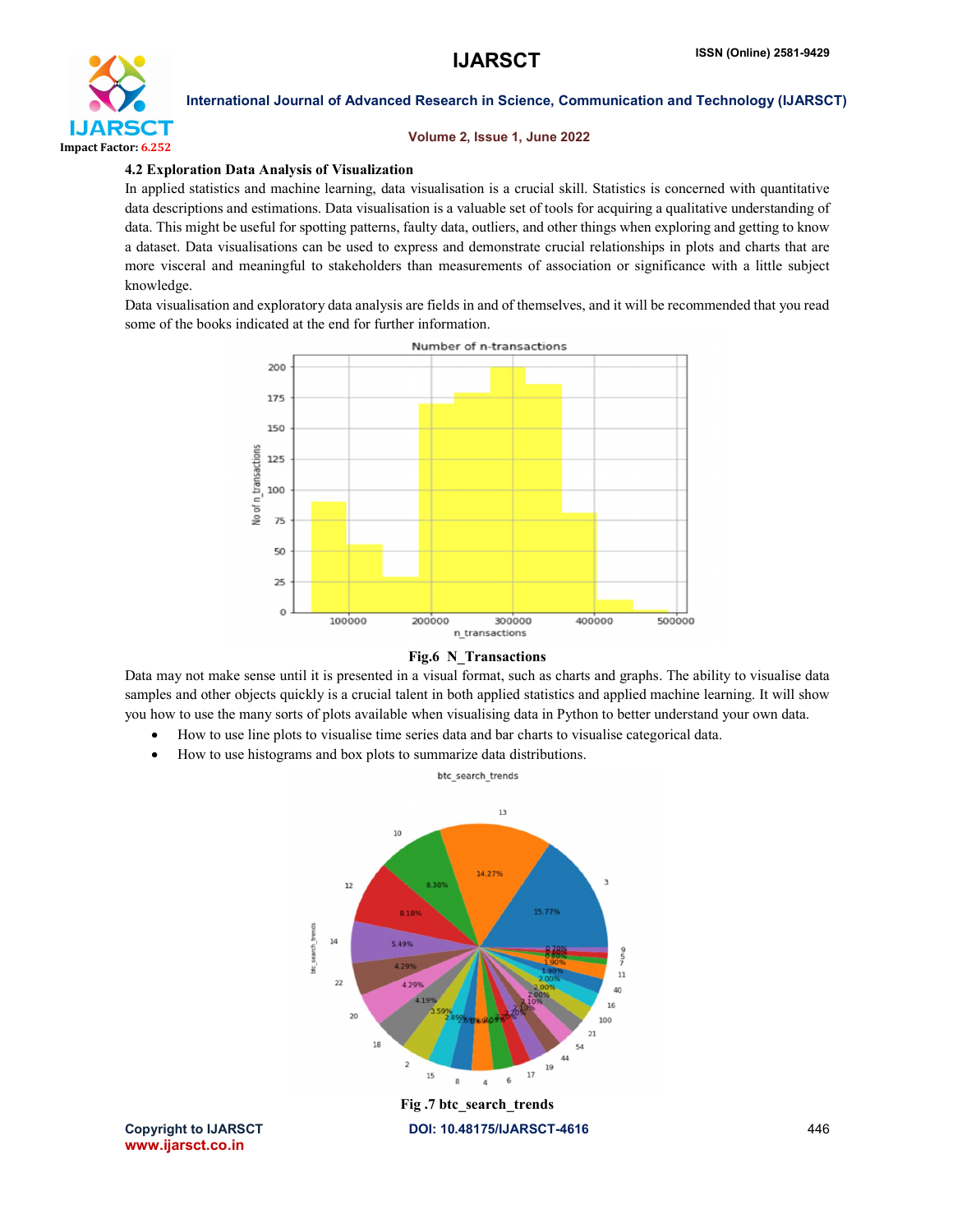



# Fig.8 Accuracy details

Module Diagram:



# Data Visualization

# V. RESULT AND DISCUSSION

It's critical to evaluate the performance of numerous different machine learning algorithms consistently, and sickest-learn will show you how to make a test harness to compare multiple distinct machine learning algorithms in Python. This test harness can be used as a framework for your own machine learning tasks, with additional and different algorithms to compare. The performance characteristics of each model will vary. You may gain an idea of how reliable each model is on unseen data using resampling approaches like cross validation.

It must be able to utilise these estimations to select one or two of the best models from the set you've built. When you have a fresh dataset, it's a good idea to visualise it using a variety of ways so you can see it from multiple angles. Model selection follows the same logic. To choose the one or two to complete, you should look at the estimated accuracy of your machine learning algorithms in a variety of methods. Using various visualisation approaches to display the average accuracy, variance, and other features of the distribution of model accuracies is one way to accomplish this.

In the following part, you'll learn how to do it in Python using scikit-learn.

The key to a fair comparison of machine learning algorithms is to ensure that each method is evaluated in the same way on the same data, which can be accomplished by requiring each algorithm to be evaluated on the same test harness. Below 6 different algorithms are compared:

- Logistic Regression
- Linear Regression
- Decision Tree Regression
- Random Forest Regression
- Support Vector Regression
- Lasso Regression

www.ijarsct.co.in

#### Volume 2, Issue 1, June 2022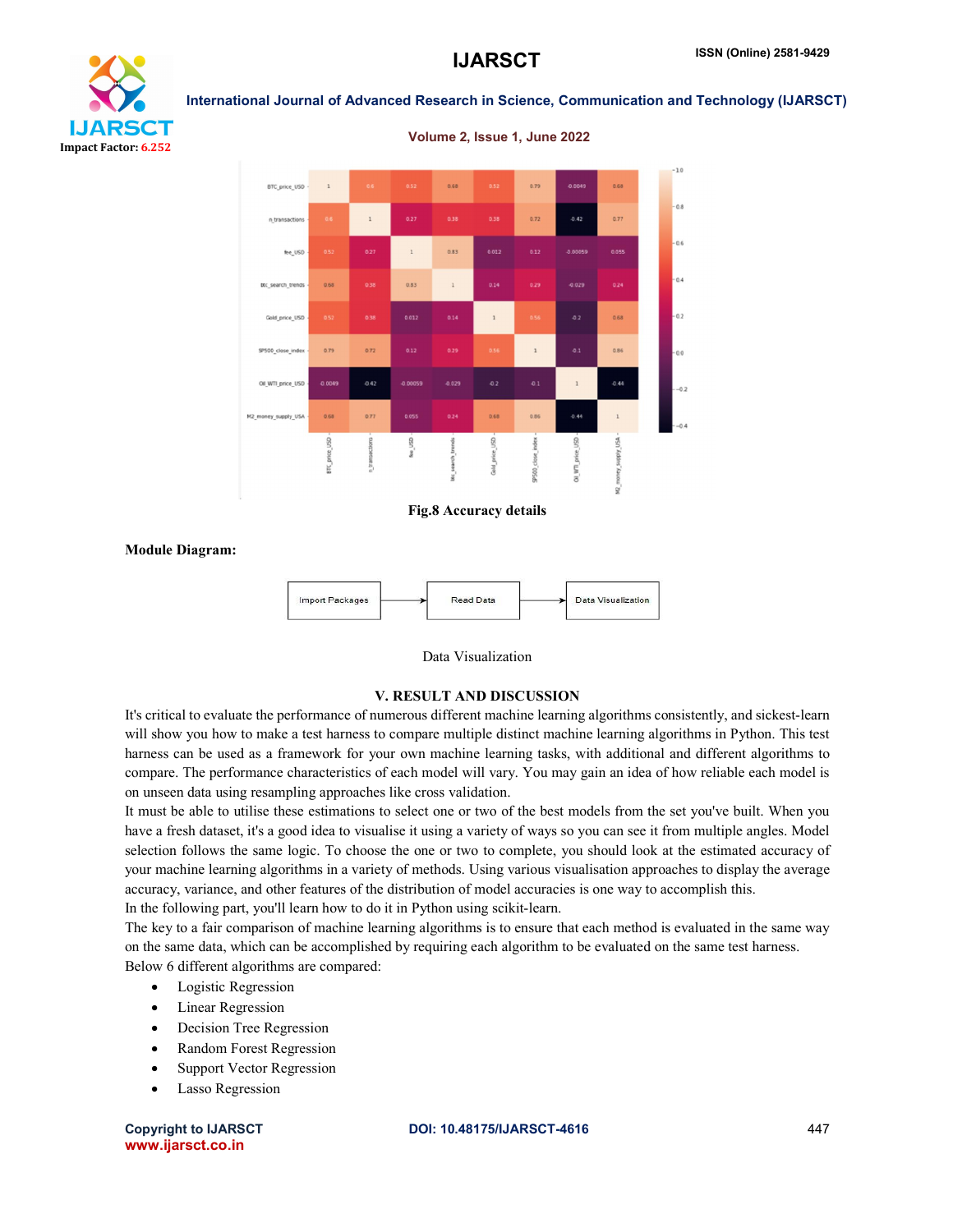

# Volume 2, Issue 1, June 2022

Each algorithm is tested using the K-fold cross validation technique, which is programmed with the same random seed to ensure that the identical splits to the training data are performed and that each algorithm is evaluated in the same way. Before that, there was a comparison algorithm. Using the Scikit-Learn packages, create a machine learning model. Preprocessing, linear model with logistic regression method, cross validation with K Fold method, ensemble with random forest method, and tree with decision tree classifier are all included in this library package. Additionally, the train and test sets should be separated. By comparing accuracy, it is possible to forecast the outcome.

# VI. CONCLUSION

Data cleaning and processing, missing value analysis, exploratory analysis, and model creation and evaluation all were part of the analytical process. the best accuracy on a public test set will be discovered, as will the highest accuracy score. this programme can assist you in determining the current bitcoin market price.

# **REFERENCES**

- [1]. Enhancing Bitcoin Price Fluctuation Prediction Using Attentive LSTM and Embedding Network,Yang Li, Zibin Zheng and Hong-Ning Dai,2019
- [2]. A Research on bitcoin price prediction using Machine Learning Algorithms, Lekkala Sreekanth Reddy, Dr.P. Sriramya, 2020.
- [3]. Bitcoin Price Prediction using Machine Learning, Mr. Shivam Pandey1, Mr. Anil Chavan2, 2021.
- [4]. Forcasting cryptocurrency returns and volume using search engines, Muhammad Ali Nasir1, Toan Luu Due Huynh, 2021.
- [5]. Social signals and algorithmic trading of Bitcoin, David Garcia and Frank Schweitzer, 2015.
- [6]. Siddhi Velankar, Sakshi Valecha , Shreya Maji, "Bitcoin Price Prediction using Machine Learning", International Conference onAdvanced Communications Technology(ICACT) , Dept of Electronics and Telecommunication, Pune Institute of Computer Technology, Pune Maharashtra, India,February 2018.
- [7]. Issac Madan, Shaurya Saluja, Aojia Zhao,"Automated Bitcoin Trading via Machine Learning Algorithms",Department of Computer Science , Stanford University, Stanford , 2015.
- [8]. Brian Vockathaler, " The Bitcoin Boom: An In Depth Analysis of The Price Of Bitcoins", Thesis, University Of Ottawa, Ontario, Canada, June 2017
- [9]. Huisu Jang and Jaewook Lee, "An Empirical Study on Modelling and Prediction of Bitcoin Prices with Bayesian Neural Networks based on Blockchain Information,"in IEEE Early Access Articles, 2017.
- [10]. F. Andrade de Oliveira, L. Enrique Zárate and M. de Azevedo Reis; C. Neri Nobre, "The use of artificial neural networks in the analysis and prediction of stock prices," in IEEE International Conference on Systems, Man, and Cybernetics, 2011.
- [11]. M. Daniela and A. BUTOI, "Data mining on Romanian stock market using neural networks for price prediction". informatica Economica
- [12]. Project Based Learning: Predicting Bitcoin Prices using Deep Learning‖ S. Yogeshwaran ; PiyushMaheshwari; ManinderJeet Kaur ; Amity University Dubai Dubai, UAE; IEEE 2019
- [13]. Predicting the Price of Bitcoin Using MachineLearning‖ Sean McNally ; Jason Roche ; Simon Caton; Ireland, Dublin , IEEE 2018
- [14]. Bitcoin Volatility Forecasting with a Glimpse into Buy and Sell Orders‖ Tian Guo ; Albert Bifet ; Nino AntulovFantulin ; IEEE 2018
- [15]. F. Andrade de Oliveira, L. Enrique ZÂ<sub>l</sub>rate and M. de Azevedo Reis; C. NeriNobre, —The use of artificial neural networks in the analysis and prediction of stock prices, I in IEEE International Conference on Systems, Man, and Cybernetics, 2011, pp. 2151-2155
- [16]. M. Daniela and A. BUTOI, ―Data mining on Romanian stock market using neural networks for price prediction‖. informaticaEconomica, 17,2013.
- [17]. Bitcoin Cost Prediction using Deep Neural Network Technique‖ Kalpanasonika ,Sayasri S , Vinothini , SugaPriya , IEEE 2018